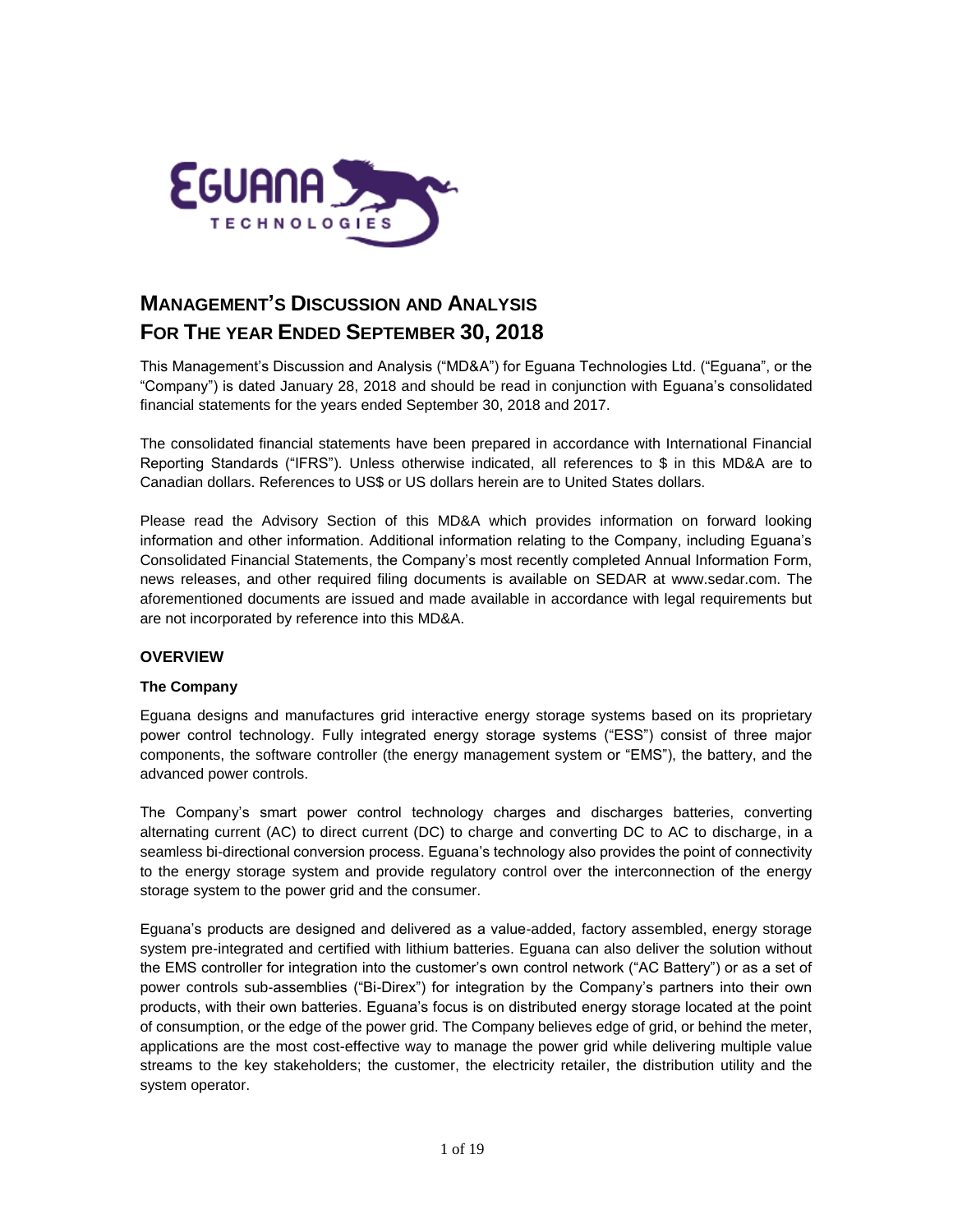Management of Eguana believes that distributed energy storage continues to have significant growth potential in the renewable energy sector. Eguana's product lines are standardized, globally patented and commercially certified for distribution in major markets.

Intellectual property is one of the Eguana's core assets and includes 16 patents and pending patents globally. Eguana's competitive advantage is based on its software-driven open controls architecture, its core technology efficiency advantage and its energy storage integration capabilities. Recent product development activities have furthered Eguana's technology capability to include remote diagnostics, precharge and auto-charge capability, expandable storage capacity, simplified installation, and remote commissioning.

# **The Market**

The market for distributed residential energy storage is driven by two primary factors, self-generated energy consumption and the need to smooth-out growing renewable energy generation on local and national electric power grids. Battery advancement and decreasing battery costs remain a significant macro driver for increasing international adoption of residential and small commercial energy storage solutions. Integrated energy storage has now become an economical proposition driving global home owners to utilize and consume self-generated electricity, and advanced power control and communication networks are enabling grid services and efficiency. Once deployed, energy storage can provide a wide range of grid services to the utility as well as the electricity market, improving its return on investment by stacking both revenue and cost savings streams. Aggregating fleets of distributed energy storage can enable deployed systems to deliver low cost grid services at the same time as delivering electricity cost savings to the host.

Management believes that the long-term market will be characterized by fleets of distributed storage deployed and controlled by aggregators to deliver grid services including voltage and frequency regulation, spinning reserve, and time shifting, and that the individual storage systems will earn their floor or wall space from commercial or residential hosts by delivering electricity savings, reducing cost volatility, providing backup power, or receiving some other form of compensation from the aggregator or fleet owner.

However, until the new regulatory models supporting grid services are more clearly proven through real world pilots, the market will continue to be driven primarily by the hosts themselves seeking those "behind the meter" value propositions. Residential and small commercial hosts may also enter into a contract with the system financiers to make their system available for grid services, or have an option to opt-in to grid services and Virtual Power Plant (VPP) opportunities in the future.

The host applications define the product configuration and bill savings opportunities, and are generally categorized into the three following segments:

### *Residential solar + storage*

The evolution of the original value proposition of rooftop solar photovoltaic ("PV") systems is to combine self-generation with cost effective and efficient energy storage. High feed-in tariffs and net metering (where the power grid is essentially used as a battery) originally encouraged export of excess solar generation to the grid, however with falling feed-in tariffs that are now significantly below retail rates and the repeal of net metering across most markets, homeowners are motivated to store their excess generation during the day and use it at night. This, combined with the ability to arbitrage time of use ("TOU") rates and to provide backup power during grid outages, is generally the economic value proposition for the residential customer.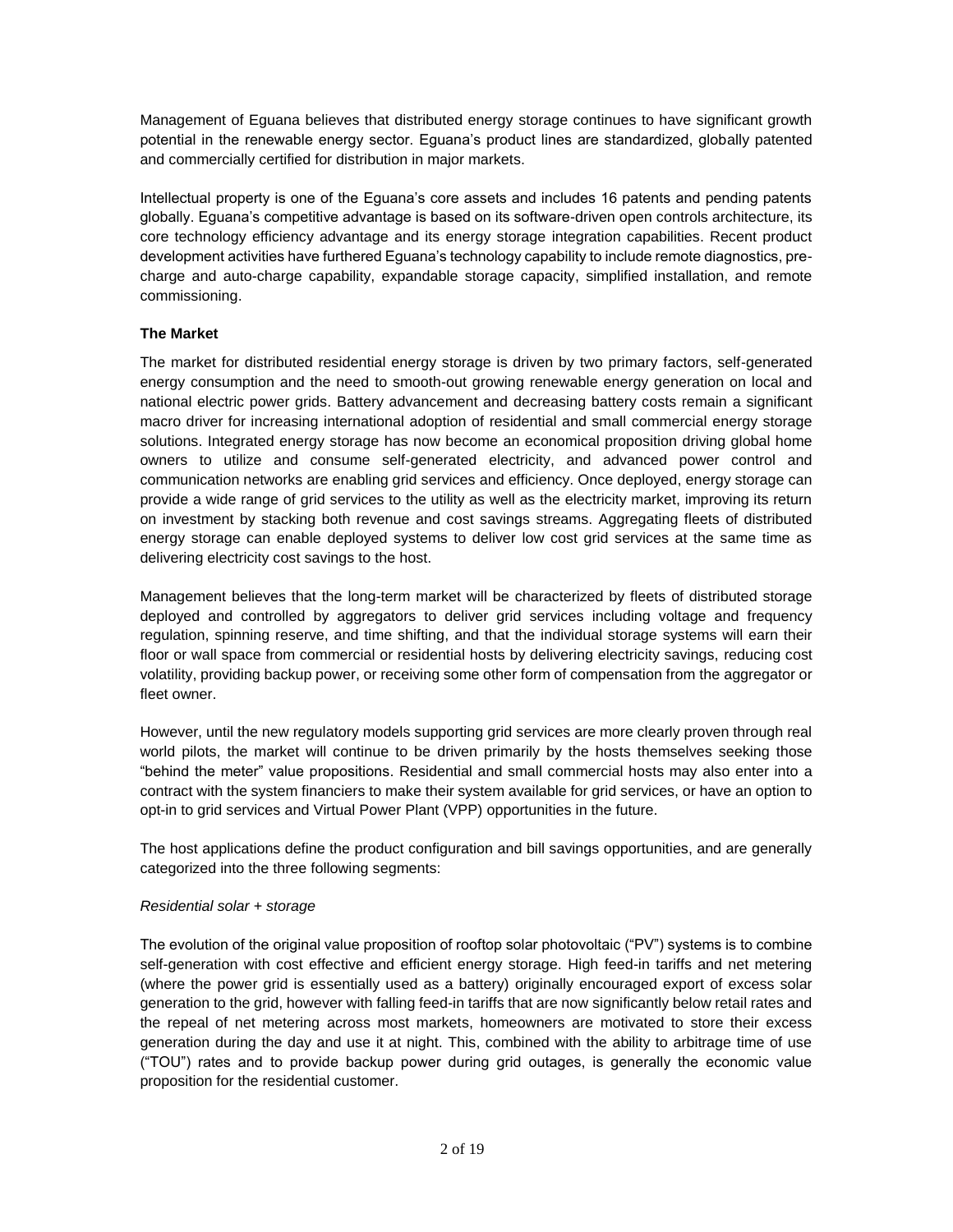### *Demand charge savings for commercial buildings*

In many jurisdictions, rate structures for commercial buildings include demand charges, in addition to the energy charges and fixed charges that are typical of residential rate structures. Demand charges are based on the peak power draw recorded during the previous billing period or over the previous year. Since these charges can typically account for over 60% of a commercial building power bill, reducing and managing peaks can provide significant value. In certain jurisdictions, demand charge reductions alone will result in a payback of less than three years on a commercial storage system. The return on investment calculation is quite complex and sensitive to actual operating results, so this market has largely been served by third party owners who install systems at the host location on a "shared savings" basis, rather than by selling the product to the host. However, as the value proposition has come to be better understood, and as the savings have been proven out in early installs, a market is emerging for smaller solutions to be purchased by commercial building owners and operators. The capital investment is easier to absorb on smaller integrated systems, and with fast, simple deployment it is the next investment opportunity to reduce energy costs once the building has been outfitted with efficient lighting, HVAC, or solar power.

### *Electric vehicle ("EV") charging deployments*

While EV charging applications end up on residential or commercial properties, and could be considered another load on a residential or commercial power bill, EV charging has some unique characteristics that make it a distinct and potential high growth channel for distributed energy storage:

EV charging can be a significant new load added to a commercial building or home, which could significantly impact a consumer's power cost and therefore increases the motivation to add on-site generation and storage; and

EV chargers (especially public chargers) are typically deployed along with a control and monitoring network that is used to provide customer visibility, support customer service and manage customer billing. Such a network can be expanded to control on-site energy storage systems with little additional cost, increasing the revenue/savings value for each physical location on the network and reducing the deployed cost of energy storage fleets.

# **Regions**

Each of the above market segments appears to varying degrees in each region in which Eguana operates. Specific drivers in each regional market are described in more detail below.

### *USA*

The US market has the highest long-term potential due to its overall size and the range of innovative regulatory and financing models currently being developed, however the market has been limited thus far to a handful of states, each with its own particular "behind the meter" economic drivers. As new regulations, rate structures, and financial products come into play, the US market is expected to rapidly expand and become the largest global opportunity for distributed energy storage.

The primary application for distributed energy storage in mainland USA has been commercial demand charge management, especially in California where demand charges have been steadily increasing over the past decade. New TOU rates, combined with a shift of the peak power period into the evening that became mandatory for new solar installations in the San Diego area after March 30, 2018, will also be a key factor in energy storage growth in Southern California. In New York, favorable policy change is also expected to drive near term growth in commercial storage applications.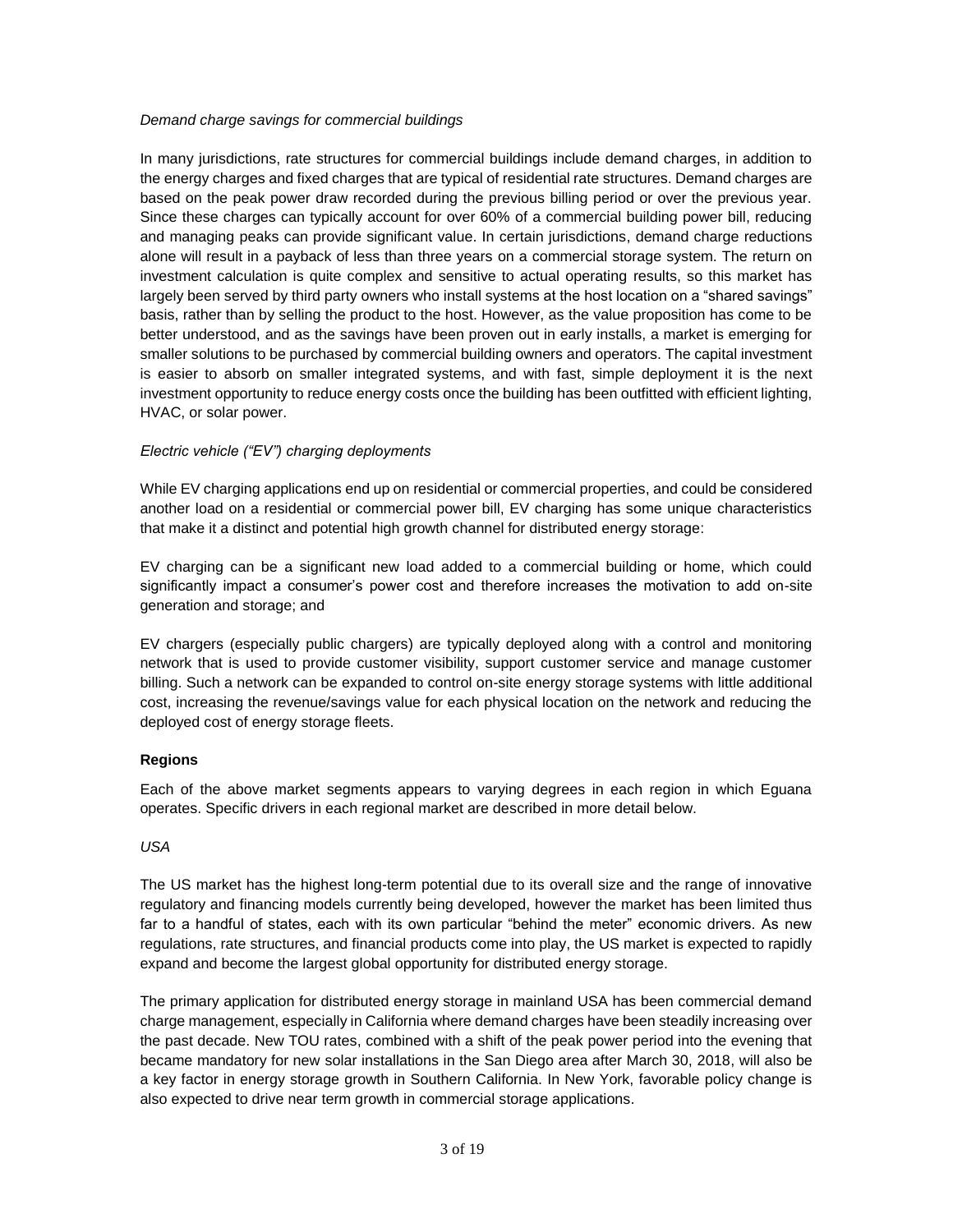Until recently, the residential market opportunity has been concentrated in Hawaii, where new customer grid supply and customer self-supply programs incentivize energy storage through reduced export rates and non-export requirements, and among utility pilots of residential storage to provide grid services across the country. New TOU rates and periods in San Diego have increased interest in Southern California over the past year and deployments have grown based on approvals under the SGIP incentive program and the adoption of new inspection standards. Other parts of the USA have followed, as increased confidence in storage systems among installers and continuing growth in the desire for green backup power and bill savings among homeowners have driven installations. Puerto Rico and other island territories have shown a sharp increase in demand for solar+storage systems that are capable of operating in backup mode providing power to homeowners for extended periods or even in completely off-grid applications. These systems are needed to provide essential power for refrigeration, lighting, and communications in areas where the grid is unreliable or no longer available at all.

### *Australia*

Australia is expected to remain the fastest growing distributed energy storage market in 2019, with a combination of the self-consumption drivers from Europe and regulatory innovation from the USA, creating a range of attractive opportunities for distributed storage. Several Virtual Power Plant ("VPP") projects are underway and a new battery incentive program – the Home Battery Scheme - was launched in the state of South Australia in late 2018 and provides up to A\$6000 toward the installation of a home battery system. A key requirement of the Home Battery Scheme is that any system installed under the program must include all the hardware required to be ready to be integrated into a VPP offered by a third party aggregator, although it remains up to the homeowner whether they want to offer their system into a VPP or reserve it for their own use. Most VPP offers will come from electricity retailers in the form of a monthly on-bill credit in exchange for limited access to the battery over the period of the contract to provide grid services such as peaking capacity and frequency regulation to the network operator.

Other states and the federal government have also proposed energy storage incentives to be able to support the rapidly growing contribution of renewable energy, particularly rooftop solar, across the country. This will expand on existing demand from the base drivers of high retail electricity costs, low feed in tariff rates and backup power.

# *Europe*

The European market is currently the world's largest market for distributed energy storage and is focused primarily on residential self-consumption applications. Commercial building opportunities are limited by the subsidized rates paid by commercial electricity customers according to industrial policy in many EU countries. While grid services have not played a major role in Europe to date, management expects to see deployments of distributed storage fleets focused initially on the secondary reserve (capacity) market.

Historically, Europe has been dominated by Germany's national market, as is expected from Germany's leadership in rooftop solar PV. As was the case with the PV market, the storage market is now spreading to other European countries including Italy, Spain, and the UK. While some German integrators are expected to carry their success to these other European markets, regional integrators are also expected to have success based on offerings differentiated to each country's specific market needs.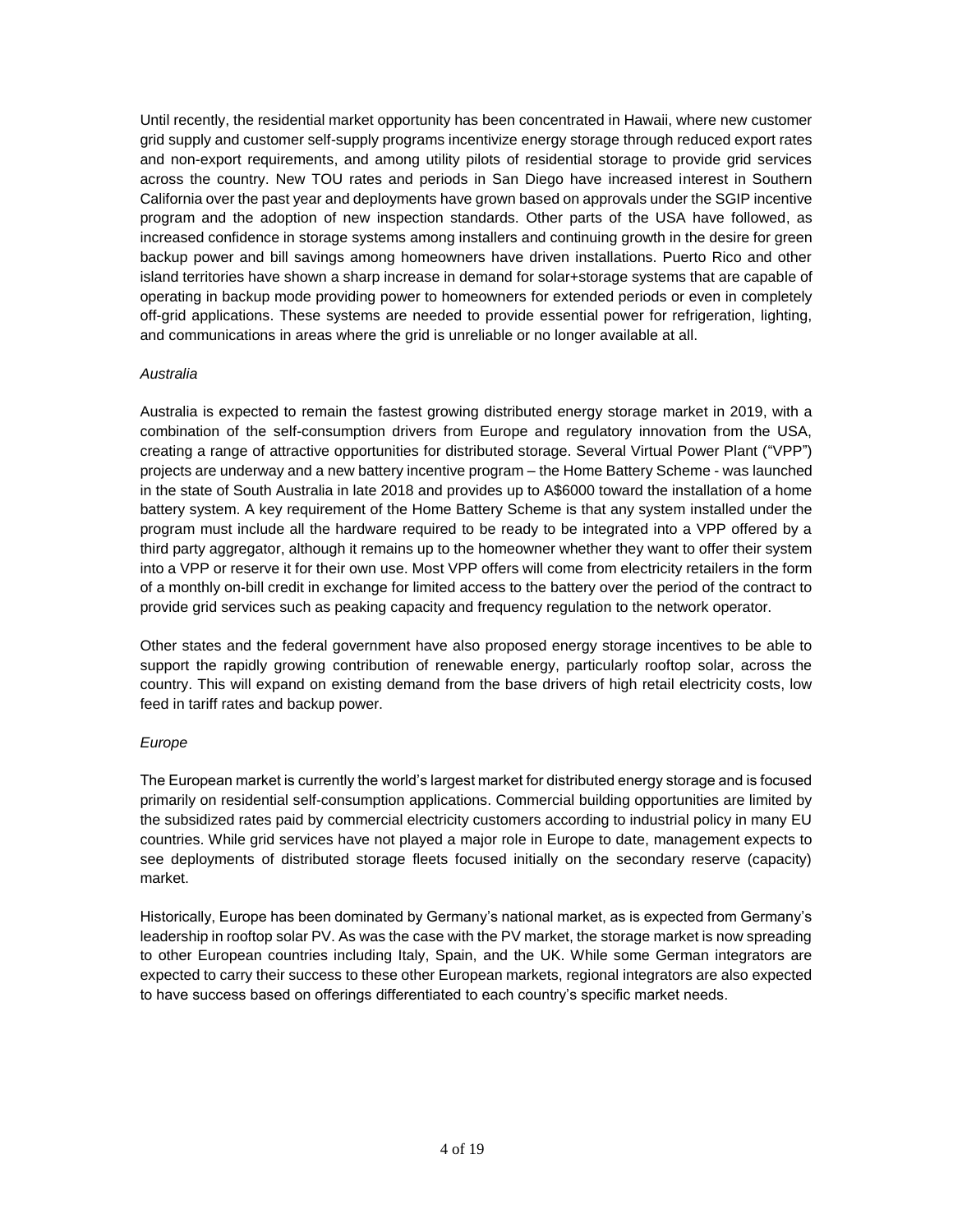### **Eguana's Strategy**

Eguana's vision is to become a global leader in residential and small commercial grid tied energy storage systems. Strategically the Company remains focused on product standardization with pre-integrated, factory assembled, software driven energy storage systems with flexible capacity. In 2018 we turned our locally-optimized energy management software partners into suppliers to certify and launch Eguana's first fully integrated and market specific product solutions - Evolve, Elevate, and Enduro. Penetration of key markets was achieved with +25 new distribution, solar dealer direct, and installer partners covering all key geographical regions.

This expansion was supported by the addition of sales and technical capabilities in each region and the introduction of standardized partner onboarding processes, web-based product training, and on-site installer training made possible by the Company's commitment to simple product integration. It's management's assertion that early partner product and installation training is critical to deliver the best customer experience while limiting installation time and error which ultimately drives unnecessary cost. These efforts have produced over 200 Eguana trained personnel in key target markets over a six-month period. The Company will continue to build selling and marketing channels in high growth international markets.

Of particular importance is the distribution agreement and partnership the Company has entered into with Maximo Solar Industries to market and sell the Evolve energy storage system across Puerto Rico and Florida through its network of sales agents, six retail locations, and marketing channels. Eguana's products have also been approved for both the South Australia Home Battery Scheme and the Australian government's Clean Energy Finance Corporation home battery financing, providing direct access to \$200 million in subsidies and low interest loans for residential battery storage.

In 2019 we expect to see rapid revenue increase from new distribution, solar dealer, and installer partnerships in the key markets established in 2018. As revenues and channels increase, the company will continue to expand sales, technical sales, and marketing teams as appropriate to support customer growth. The Company also expects to see the Evolve product become established as the go to energy storage product for virtual power plants deployed in conjunction with the South Australian government's Home Battery Scheme. The Company's sales trajectory will trigger a transition to contract manufacturing in 2019 to manage global demand and to further increase gross margins.

Eguana is dedicated to providing world class products, people, and technology in a global marketplace. As such, the Company will continue to drive to excellence in culture, responsibility, accountability, and awareness. Through 2019 we will continue to expand our team to ensure best in class product reliability, installation, and customer experience. We will also build on the brand awareness that was established in 2018 to establish recognition of Eguana as an industry leader among solar installers and their end customers in all our key markets.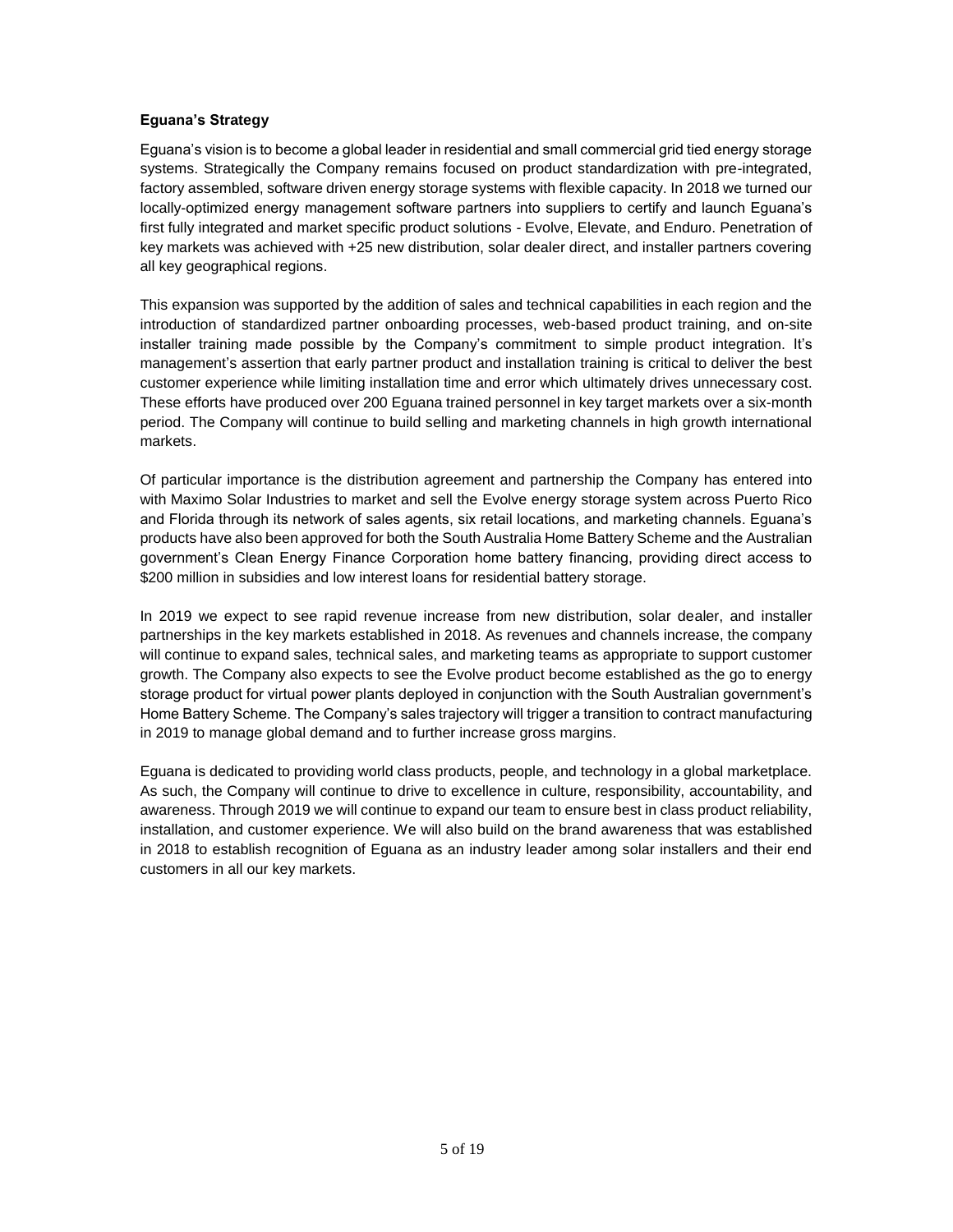# **SELECT ANNUAL INFORMATION**

|                                             | 2018        | 2017        | 2016        |
|---------------------------------------------|-------------|-------------|-------------|
|                                             |             |             |             |
| Sales and engineering services              | 3,897,238   | 853,910     | 698,664     |
| Net loss                                    | (4,786,418) | (4,502,777) | (4,834,900) |
| Basic and diluted earnings (loss) per share | (0.02)      | (0.02)      | (0.03)      |
| Total assets                                | 3,529,937   | 3,931,944   | 5,721,292   |
| Total non-current financial liabilities     | 2,911,089   | 583,969     | 1,240,604   |
| Distributions or cash dividends             | Nil         | Nil         | Nil         |
|                                             |             |             |             |

#### **Revenue**

The increase in revenue in 2018 is due to an increase in revenue from energy storage system sales from \$560,272 in 2017 to \$2,836,281 and the company generating sales of \$1,060,957 from a termination fee from its German automotive partner in 2018.

The increase in revenue in 2017 is primarily due to the company generating sales of \$292,654 of engineering services to its German automotive partner. Sales of engineering services did not occur in 2016.

### **Net Loss**

The slight increase in net loss in 2018 is primarily attributable to higher selling and marketing expenses and financing costs partially offset by a higher positive gross margin and a reduction in bad debt expenses as compared to 2017.

The decrease in net loss in 2017 is primarily attributable to higher positive gross margin, lower general and administrative expenses and lower financing costs as compared to 2016. These were partially offset by higher product research and development expenses, a bad debt expense and no settlement recoveries in 2017 as compared to 2016.

### **Total Assets**

The decrease in assets in 2018 is primarily due to the loss incurred in the year which is partially offset by financings during 2018.

The decrease in assets in 2017 is primarily due to a smaller financing of \$3 million at year end versus a financing of approximately \$6.9 million in June and July 2016.

### **Total Non-Current Liabilities**

The increase in total non-current liabilities in 2018 is primarily due to the issuance of long-term debt in the year, partially offset by the repayment of debentures.

The decrease in total non-current liabilities in 2017 is primarily due to repayment of debentures in the year.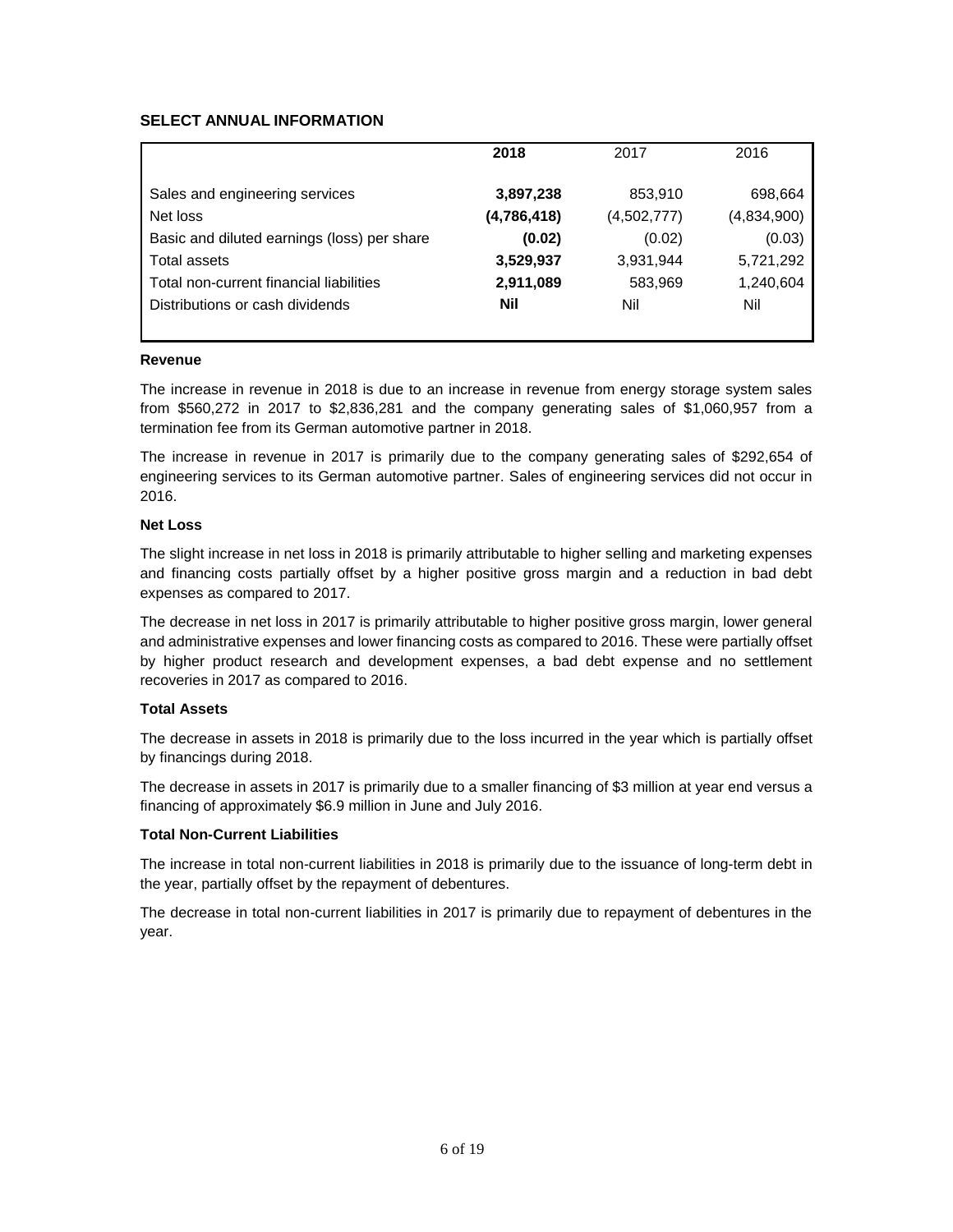# **2018 OPERATING RESULTS**

The following table sets forth a summary of the results of operations for the three months and years ended September 30, 2018 and 2017.

|                                  | Q4 2018     | Q4 2017       | 2018        | 2017          |
|----------------------------------|-------------|---------------|-------------|---------------|
| Sales and engineering services   | 119,069     | 75,169        | 3,897,238   | 853,910       |
| Cost of goods sold               | 140,744     | 20,790        | 2,702,375   | 578,478       |
| Gross margin                     | (21, 675)   | 54,379        | 1,194,863   | 275,432       |
| <b>Expenses</b>                  |             |               |             |               |
| General and administrative       | 603,242     | 420,536       | 2,177,580   | 1,976,108     |
| Selling and marketing            | 360,049     | 192,107       | 1,303,752   | 788,731       |
| Product research and development | 340,112     | 442,904       | 1,214,289   | 1,057,446     |
| Operations                       | 111,268     | 132,910       | 556,949     | 503,271       |
| Bad debt expense (recovery)      |             | 6,111         |             | 107,012       |
|                                  | 1,414,671   | 1,194,568     | 5,252,570   | 4,432,568     |
| Loss before undernoted items     | (1,436,346) | (1, 140, 189) | (4,057,707) | (4, 157, 136) |
| Financing costs                  | (202, 271)  | (72, 528)     | (729, 079)  | (357, 531)    |
| Other income                     | 48          | 21            | 368         | 11,890        |
| <b>Net loss</b>                  | (1,638,569) | (1,212,696)   | (4,786,418) | (4,502,777)   |
|                                  |             |               |             |               |

### **Twelve Months ended September 30, 2018 and 2017**

### *Sales and engineering services*

Sales and engineering services revenue increased 456% for the year ending September 30, 2018 as compared to 2017.

Deliveries of the Evolve and the newly launched Elevate energy storage systems to Eguana's expanding customer list resulted in increased product sales of \$2,836,281 in 2018 when compared to product sales of \$560,272 in 2017. In 2017, the residential AC battery product sales were primarily to Australia and Hawaii.

Additionally, contract negotiations with Mercedes Benz Energy ("MBE") during the year ending September 30, 2018 resulted in revenue of \$1,060,957, their endorsement as a preferred energy storage solution and a transfer of their global energy storage system sales pipeline. In 2017, the Company generated \$292,654 of sales through engineering services provided to its German automotive partner.

The Company expects to continue to see quarterly fluctuations in revenues generated from the Company's various markets, sales regions and sales channels due to variability associated with the timing of customer purchase decisions.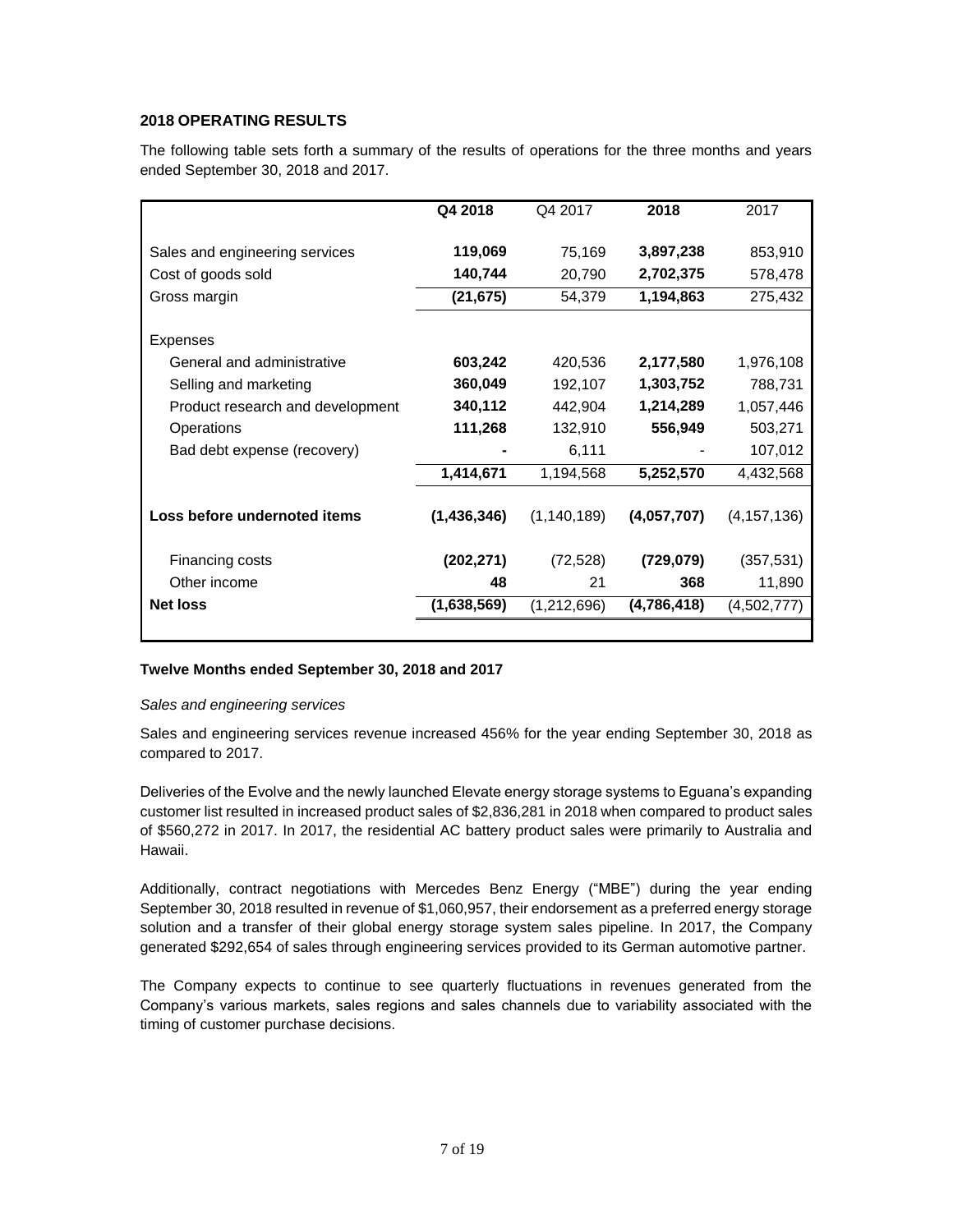#### *Gross margin*

Gross margins were \$1,194,863 or 30.6% for the year ended September 30, 2018. Product sales margins were \$348,137 or 12.2%. 2018 margin related to the termination of the MBE contract was \$846,726 or 79.8%.

Gross margins were 32.2% or \$275,432 for the year ended September 30, 2017. Product sales margins were \$26,506 or 4.7%. 2017 engineering service margins were \$248,926 or 85.1%.

Energy storage system gross margins are in line with management's expectations as battery costs globally have increased due to higher raw material cost. Management anticipates improvements in margins with higher volume sales, ongoing cost reduction activities and higher selling prices.

#### *Expenses*

Operating costs in 2018 were \$5,252,570, up from \$4,432,568 in 2017.

General and administrative expenses in 2018 remained relatively consistent with 2017 expenses.

G&A expenses consist primarily of salaries (including the value of stock options for all employees), employee benefits and overhead expenses that are not otherwise allocated to other categories, occupancy, all professional fees, travel costs, and non-cash expenses for unrealized foreign exchange gains and losses and amortization.

• Selling and marketing costs in 2018 increased \$515,021 relative to 2017. The increase was primarily due to higher travel cost associated with increased business development, the addition of new sales and customer support staff and marketing expenses.

Included in these costs are salaries and benefits of personnel employed in marketing and customer account relationships, travel, costs of trade shows and a portion of the Chief Technology Officer's ("CTO") salary.

 Product research and development costs increased by \$156,843 in 2018. The development costs were higher due to an increased number of projects completing and transitioning into prototyping and certification stages and the receipt of a larger grant in 2017 than in 2018. The increase was partially offset by the allocation of engineering services and the related material cost to cost of goods sold that were required for the white labeled product for the German Automotive partner.

Included in product research and development are costs associated with prototype development and certification, market analysis in support of new product definition, salaries and benefits of the engineering group, and a portion of the CTO compensation. Product research and development costs also include costs associated with a customer's certification and finalizing the AC Battery development.

Operations costs in 2018 remained consistent with 2017 expenses.

Operations costs include salaries and benefits of employees directly allocated to this function and direct costs incurred to support manufacturing and supply chain activities.

• Bad debt expense)

There were no bad debt expenses in 2018.

Bad debt expense in 2017 includes an amount related to an accounts receivable from a customer who has declared bankruptcy.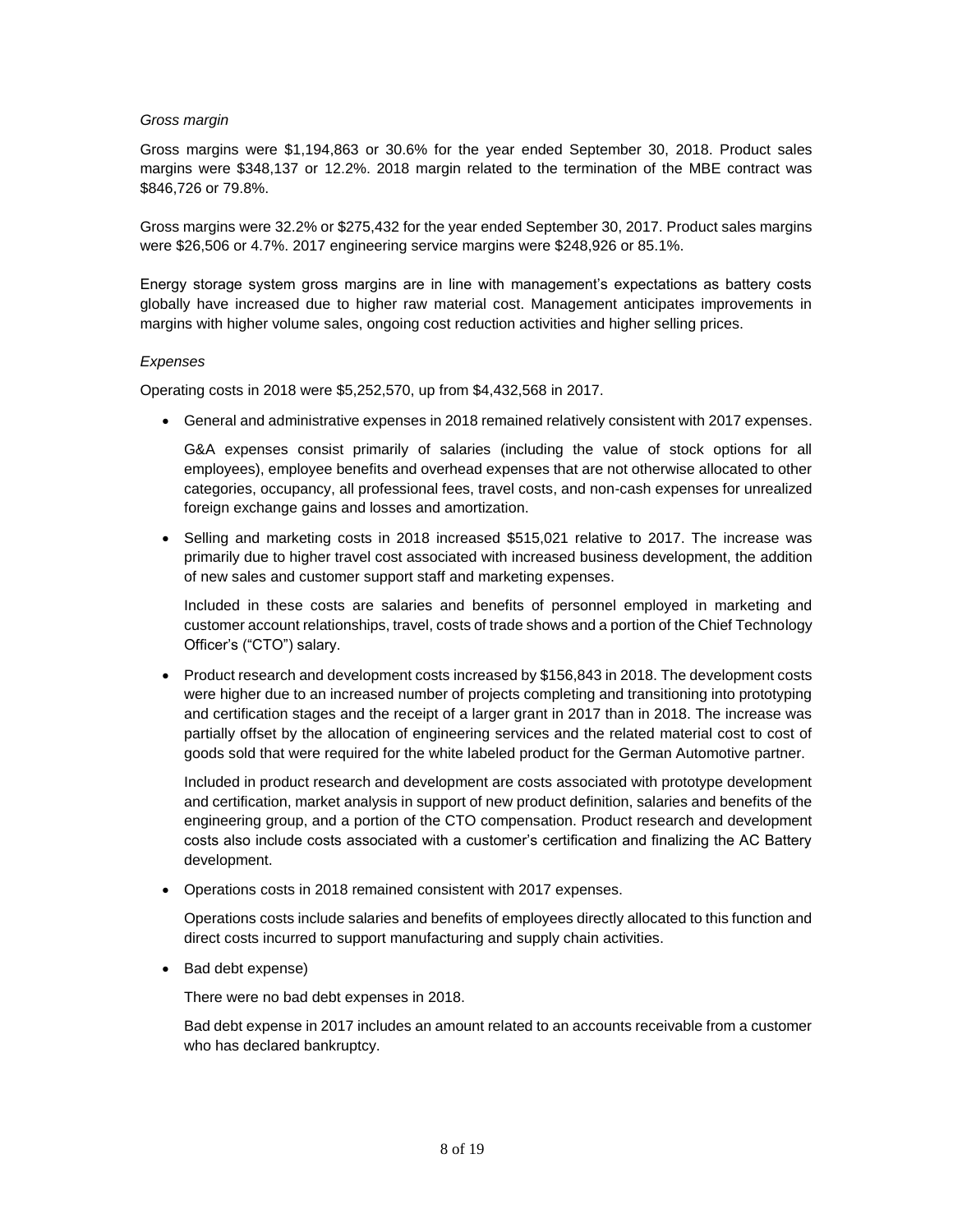### Financing Costs

• Financing costs for the year ended September 30, 2018 were higher than in 2017 due to the increase in long-term debt during 2018, the difference between the carrying value and the redemption value of the debentures that were repaid, the accretion of long-term liabilities and change in fair value on the derivative liability. The increased financing cost were partially offset by lower accretion on debentures.

### **Three Months ended September 30, 2018 and 2017**

#### *Sales and engineering services*

For the three-month period ended September 30, 2018, product sales were \$119,069, representing a 158% increase over the product sales for the same period in 2017. Product sales in Q4 2017 were \$75,169 and were primarily derived in Hawaii and to a utility in Ontario.

### *Gross margin*

Gross margins were slightly negative for the three months ended September 30, 2018 at 18.2% as a result of certain year-end adjustments to cost of sales.

### *Expenses*

Operating costs in Q4 2018 were \$1,414,671, up from \$1,194,568 in Q4 2017.

- General and administrative expenses increased 43.4% in Q4 2018 relative to Q4 2017. The increase in G&A cost is primarily due to higher consulting and legal costs in Q4 2018.
- Selling and marketing costs in Q4 2018 increased relative to Q4 2017 primarily as a result of increased expenditures related to the establishment of the South Australian operation.
- Product research and development costs in Q4 2018 decreased 23.2% from Q4 2017. The decrease is primarily due an increasing number of projects completing and transitioning into prototype and certification stages in the first half of fiscal 2018.
- Operations costs in Q4 2018 were relatively consistent with costs from the same quarter in 2017.

### Financing Costs

• Financing costs in Q4 2018 were up \$129,743 as compared to Q4 2017, primarily due to the increase in long term debt which was partially offset by the elimination of the repayment of debentures outstanding in 2017.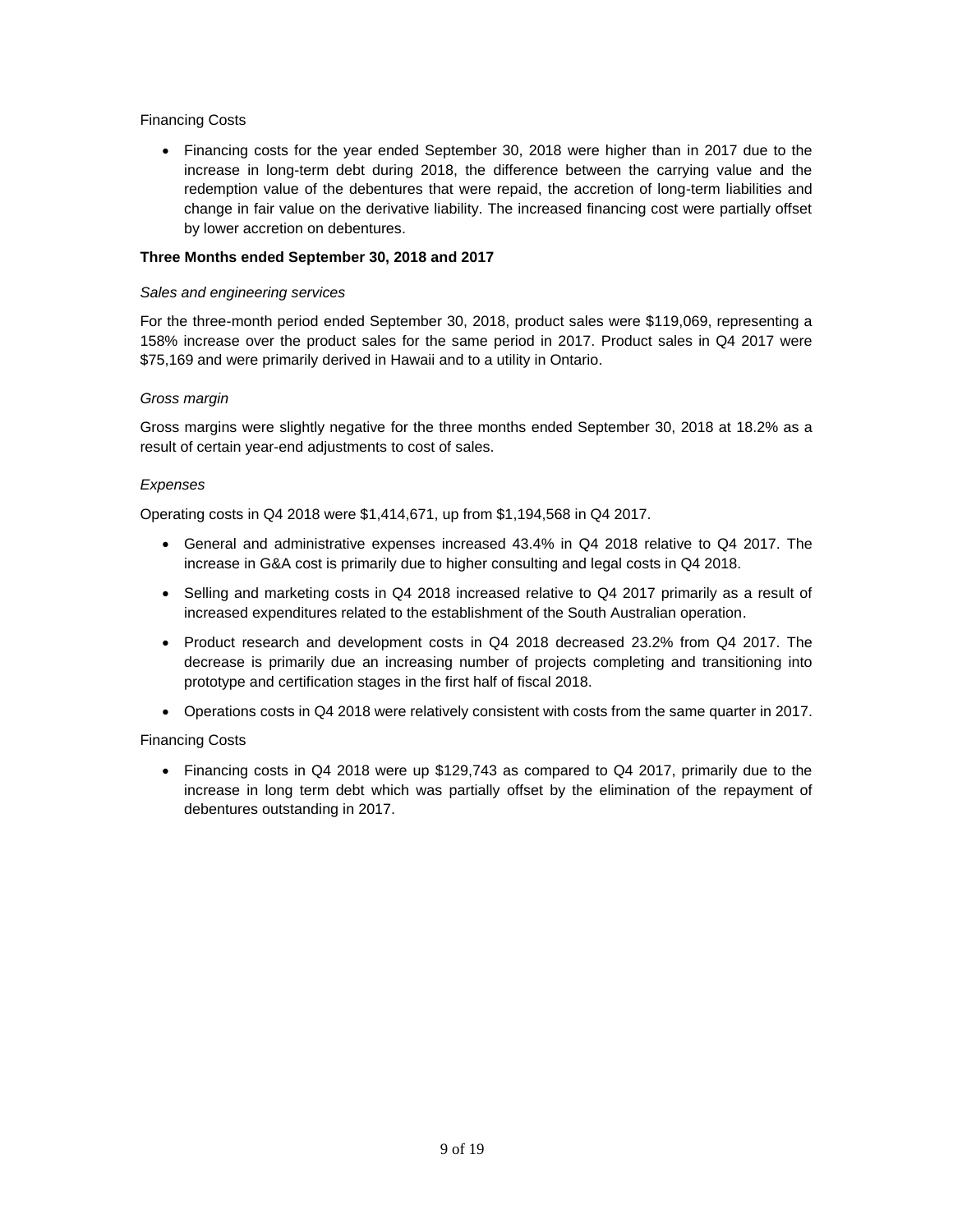### **MANAGEMENT DISCUSSION OF FINANCIAL RESULTS**

| <b>Operating activities</b>               | 2018        | 2017        |
|-------------------------------------------|-------------|-------------|
| Net loss                                  | (4,786,418) | (4,502,777) |
| Finance costs                             | 729,079     | 357,531     |
| Share-based payments                      | 334,904     | 153,808     |
| Amortization of capital assets            | 124,558     | 100,267     |
| Warranty provision                        | 40,177      | (42, 537)   |
| Unrealized foreign exchange loss (gain)   | (7, 392)    | (5,092)     |
| Amortization of deferred lease inducement | (7,800)     | (15,600)    |
| Write down of inventory                   |             | 45,487      |
| Bad debt expense                          |             | 107,012     |
|                                           | (3,572,892) | (3,801,901) |
| Net change in non-cash working capital    | (1,010,323) | 503,927     |
| Cash flow used in operations              | (4,583,215) | (3,297,974) |
|                                           |             |             |

#### *Net Loss*

The increase in net loss in 2018 is primarily attributable to higher product development and marketing expenditures and increased financing costs resulting from higher long-term debt, substantially offset by increased revenue and gross margin from product sales and engineering services.

#### *Share-based Payments*

Share-based payments were \$334,904 in 2018 (2017 - \$153,808). The option expense in 2018 primarily relates to 1,810,000 options that were granted to employees, officers and directors during the year.

### *Finance Costs*

The increase in financing costs in 2018 is primarily due to the increase in long term debt which was partially offset by the elimination of the repayment of debentures outstanding in 2017.

#### *Bad Debt Expense*

Bad debt expense in 2017 includes an amount related to an accounts receivable from a customer who has declared bankruptcy.

### **SUMMARY OF QUARTERLY RESULTS**

|                    | 2018        |            |             | 2017           |                |               |             |            |
|--------------------|-------------|------------|-------------|----------------|----------------|---------------|-------------|------------|
|                    | Q4          | Q3         | Q2          | Q <sub>1</sub> | Q <sub>4</sub> | Q3            | Q2          | Q1         |
| Sales              | 119.069     | 1.355.668  | 1,103,774   | 1,318,727      | 75.169         | 178.887       | 328.594     | 271,260    |
| Net (loss)         | (1,638,569) | (220, 223) | (1,725,937) | (1,201,689)    | (1,212,696)    | (1, 141, 311) | (1,261,267) | (887, 503) |
| Per share $(1)(2)$ | (0.01)      | (0.00)     | (0.01)      | (0.01)         | (0.01)         | (0.01)        | (0.01)      |            |
|                    |             |            |             |                |                |               |             |            |

(1) Basic and diluted

(2) 2018 and 2017 annual earnings per share is (\$0.02) and (\$0.02) respectively which differs from the summary above because of rounding.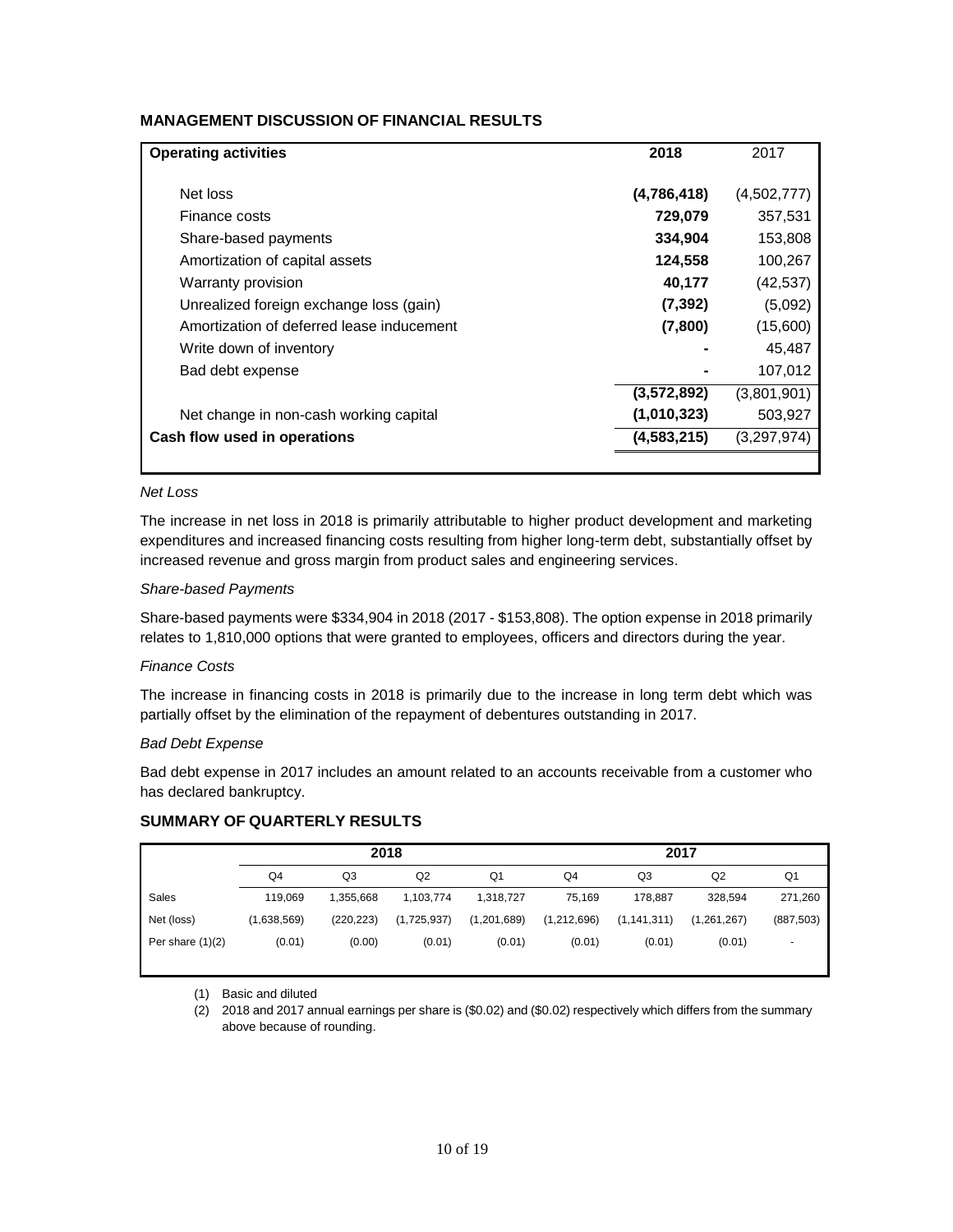# **LIQUIDITY AND CAPITAL RESOURCES**

### **Liquidity**

The Company manages its capital with the prime objectives of safeguarding the business as a going concern, creating investor confidence, maximizing long-term returns and maintaining an optimal structure to meet its financial commitments and to strengthen its working capital position. At present, the capital structure of the Company is primarily composed of shareholders' equity and debt. The Company's strategy is to access capital, primarily through equity issuances, asset based lending, and other alternative forms of debt financing. The Company actively manages its capital structure and makes adjustments relative to changes in economic conditions and the Company's risk profile.

Cash received from financing activities in 2018 was \$3,536,066 (2017 - \$1,604,414) and the Company used \$4,583,215 (2017 - \$3,297,974) in operations during the year.

Working capital represents the Company's current assets less its current liabilities. The Company's liquidity, as measured by the Company's working capital deficit at the end of the year was \$1,906,356 (2017- \$725,408).

As at September 30, 2018 the Company had net liabilities of \$4,428,831 which increased from \$1,031,261 at September 30, 2017, primarily due to the issuance \$2,250,000 USD and \$1,300,000 CDN in long term debt.

The Company has recorded \$3,284,383 in accounts payables and accrued liabilities, of which \$1,099,639 is in dispute. In addition, the Company has \$1,199,814 in long-term debt, \$195,164 in other liabilities and \$128,000 in lease obligations payable over the next 12 months.

In December 2017, the Company issued \$1,500,000 of debt in USD bearing an interest rate of 12.5% per annum which will be repaid in equal instalments starting in June 2018 for 30 months (the "Senior Loan"). In August 2018, the Company drew an additional \$750,000 USD bearing an interest rate of 12.5% per annum which will be repaid in equal instalments starting in March 2019 for 30 months.

In August 2018, the Company issued debt of \$1,300,000 with its largest shareholder, DHCT II Luxembourg SARL ("DHCT") for general working capital. The loan will be repaid one month after the final loan payment to the Senior Lender is made. The loan bears interest at a fixed annual rate of 8% and is to be paid at the same time the loan is repaid.

The Company called and repaid \$586,667 in debenture principal in December 2017. The debentures are no longer outstanding.

No unusual trends or fluctuations are expected outside the ordinary course of business.

The Company is currently in a dispute with a prior customer as a result of the cancellation of a supply contract. A claim has been prepared to recover 1,479,332 Euros (\$2,213,229 CAD) for unpaid invoices and interest, along with the option to claim an additional 903,584 Euros (\$1,351,852 CAD) for European inventories purchased to fulfil this contract. Litigation is inherently uncertain and while legal counsel advises that the Company has a strong case, the receivable is being carried on the books at near zero. A favorable outcome in the dispute would increase the current assets of the Company.

The above noted prior customer has made warranty claims related to the Company's first generation, 3 phase Comfort series product. Management believes this claim is without merit and that any product failures are tied directly to a fundamental system failure in the design for which the customer was solely responsible.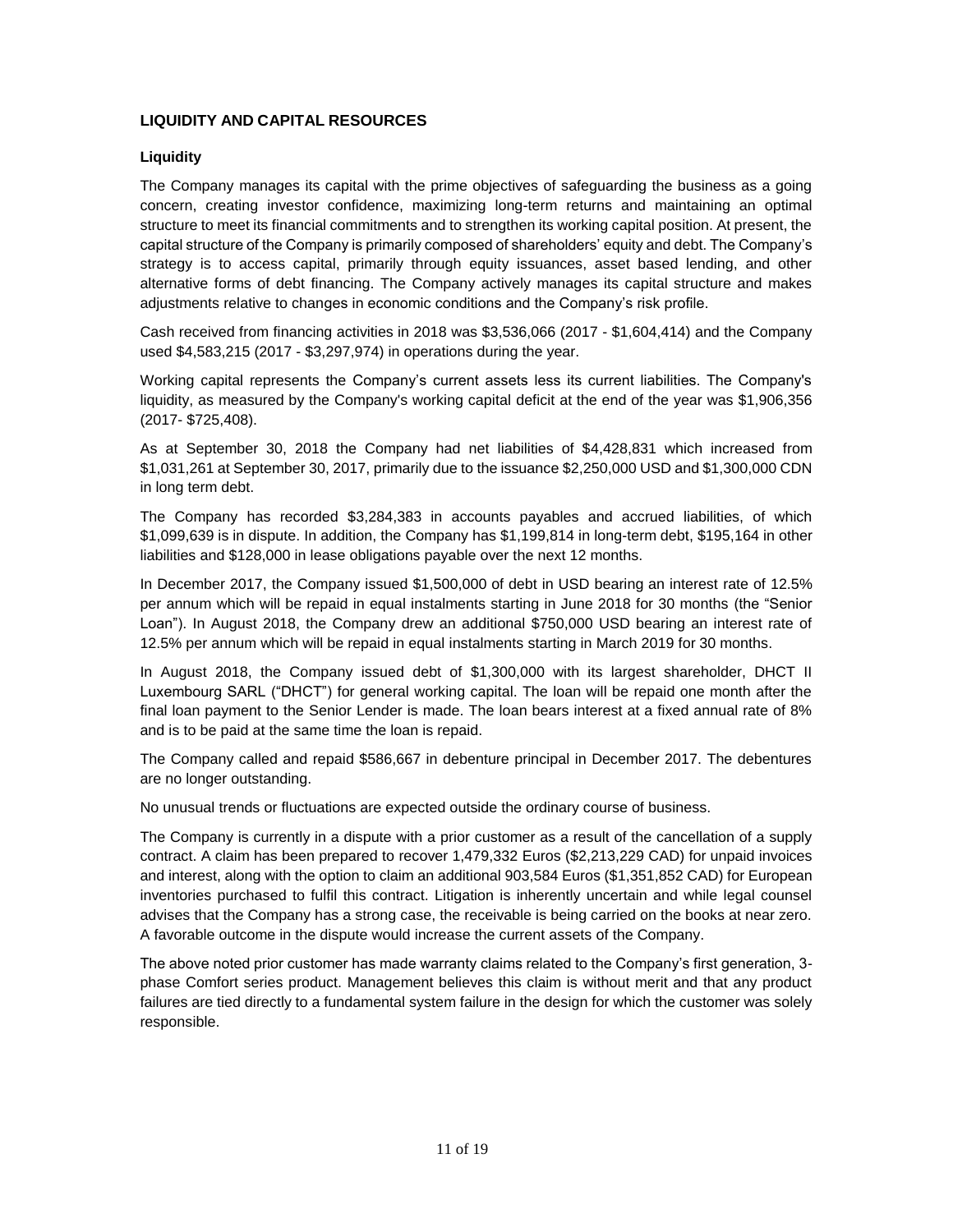The Company's former contract manufacturer submitted a claim in the Court of Queen's Bench in Alberta against Eguana for 1,534,000 Euros (\$2,295,028 CAD) related to the cancellation of the above noted supply contract. The Company is disputing 799,000 Euros (\$1,195,389 CAD) of the amount the contract manufacturer has claimed. The Company has recorded in its financial statements the undisputed amount, therefore a successful defense of the claim submitted by the former contract manufacturer would positively impact the Company. The Company has counter claimed the contract manufacturer for 6.8 million Euros.

### **Outstanding Debt**

The Company had \$586,667 of Series II and III debentures outstanding at the beginning of the 2018 fiscal year. In December 2017, the Company called the outstanding debentures at par and repaid principal of \$586,667, accrued interest of \$3,906 and royalties of \$7,265 was also paid.

In December 2017, the Company issued \$1,500,000 USD of debt, bearing an interest rate of 12.5% per annum which will be repaid in equal instalments starting in July 2018 for 30 months. As part of the loan, the Company issued 2,951,733 warrants which convert into an equal number of shares with an exercise price of \$0.17 and an expiry date of December 20, 2022. In August 2018, the Company drew an additional \$750,000 USD bearing an interest rate of 12.5% per annum which will be repaid in equal instalments starting in March 2019 for 30 months. As at September 30, 2018, 2,582,767 warrants were exercisable and the remaining 368,966 warrants will vest when the Company draws the additional \$750,000 USD. The exercisable warrants are exchangeable for \$750,000 USD after the earlier of a liquidity event or September 30, 2021.

Subsequent to quarter end, the Company drew \$750,000 USD from the Senior Lender, bearing interest at 12.5% per annum, which will be repaid in equal instalments starting in May 2019 for 30 months.

In August 2018, the Company entered into a loan agreement for general working capital for \$1,300,000 with its largest shareholder, DHCT II Luxembourg SARL. The loan is due one month after the final Senior Loan payment is made. The loan bears interest at a fixed annual rate of 8%. The interest is paid at the same time the loan is repaid.

As consideration for the advance of the DHTC loan, which has a second priority lien on all the assets of the Eguana and its material subsidiaries, the Company has issued common shares purchase warrants, entitling the Lender to purchase an aggregate of up to 1,238,095 common shares at a price of \$0.21 per common share for a period of three (3) years from the date of the loan.

### **Shareholders' Equity and Shares Outstanding**

As at January 28, 2019 and September 30, 2018, 222,711,235 common shares are issued and outstanding. In addition, as at September 30, 2018 there were common share purchase warrants representing the right to acquire 21,788,263 common shares at an average exercise price of \$0.28 per share.

As at September 30, 2018, the Company had 8,619,583 stock options outstanding entitling the holders thereof to acquire up to 8,619,583 common shares. The weighted average exercise price of the vested options is \$0.28 per share.

The Company had the following equity issuances throughout the fiscal 2018 year:

- During Q2 2018, 225,125 warrants were exercised at a price of \$0.0525 and the equivalent number of common shares were issued
- During Q3 2018, 1,960,254 warrants were exercised at a price of \$0.22 and the equivalent number of common shares were issued
- During Q4 2018, 306,807 warrants were exercised at a price of \$0.22; 2,539,500 warrants were exercised at a price of \$0.0525, and the equivalent number of common shares were issued.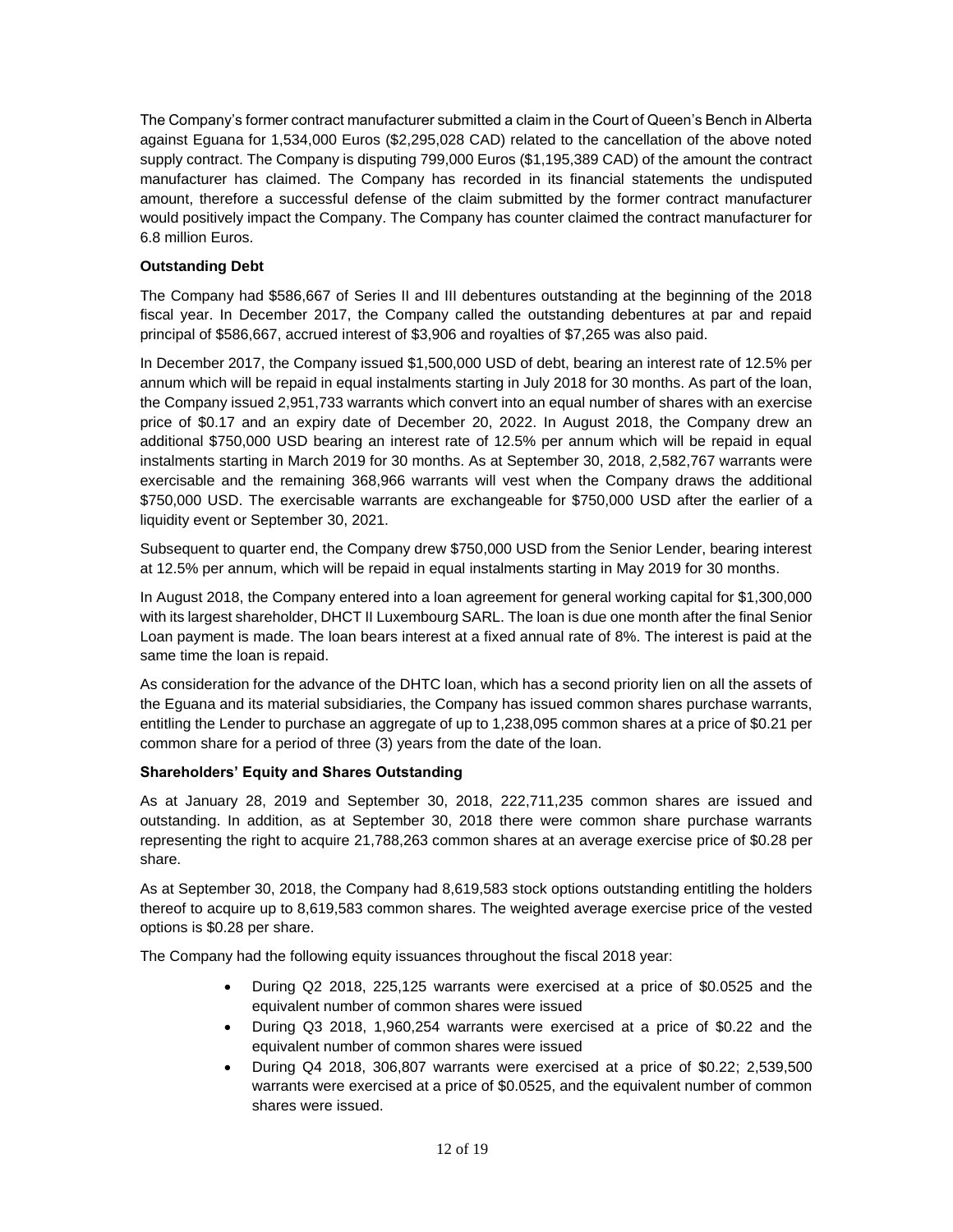### **Off-Balance Sheet Items**

As at September 30, 2018, the Company does not have any off-balance sheet arrangements that have, or are reasonably likely to have, a current or future material effect on Eguana's financial condition, results of operations, liquidity or capital expenditures.

### **CAPITAL EXPENDITURES**

In 2018, capital expenditures totaled \$235,197 (2017 - \$93,565) and were primarily incurred with respect to the expansion of the company's facility to increase production capacity and the acquisition of additional laboratory equipment.

### **RELATED PARTY TRANSACTIONS**

The Company had the following related party transactions with respect to salary and benefits:

|                                  | 2018    | 2017    |
|----------------------------------|---------|---------|
| General and administrative       | 424,238 | 360,138 |
| Selling and marketing            | 275,002 | 132,680 |
| Product research and development | 67,192  | 56,863  |
|                                  | 766,432 | 549,681 |
|                                  |         |         |

Share based expenses to officers and a director was \$187,992 during 2018 (2017 - \$47,390).

Included in accounts payable and accrued liabilities is \$324,418 (2016 - \$276,250) due to directors and key management personnel.

During 2018 the Company paid \$157,380 (2017 - \$157,380) to its former CEO as part of a settlement agreement and incurred \$95,351 (2017 - \$107,757) of accretion as the obligation matures.

# **RISK FACTORS AND RISK MANAGEMENT**

### **Going Concern**

The consolidated financial statements were prepared on a going concern basis. The going concern basis of accounting assumes that the Company will continue its operations for the foreseeable future and will be able to realize its assets and discharge its liabilities and commitments in the normal course of business.

At September 30, 2018, the Company had not achieved profitable operations since its inception and had an accumulated a deficit of \$59,527,888 (September 2017 - \$54,741,470) and recognized a cash flow deficiency from operations in 2018 of \$4,583,215 (2017 - \$3,297,974). Whether and when the Company can attain profitability and positive cash flows from operations is uncertain. The lack of profitable operations and cash flow deficiency may cast significant doubt on the Company's ability to continue as a going concern.

As at September 30, 2018, the Company had a working capital deficit of \$1,906,356 (2017 – \$725,408).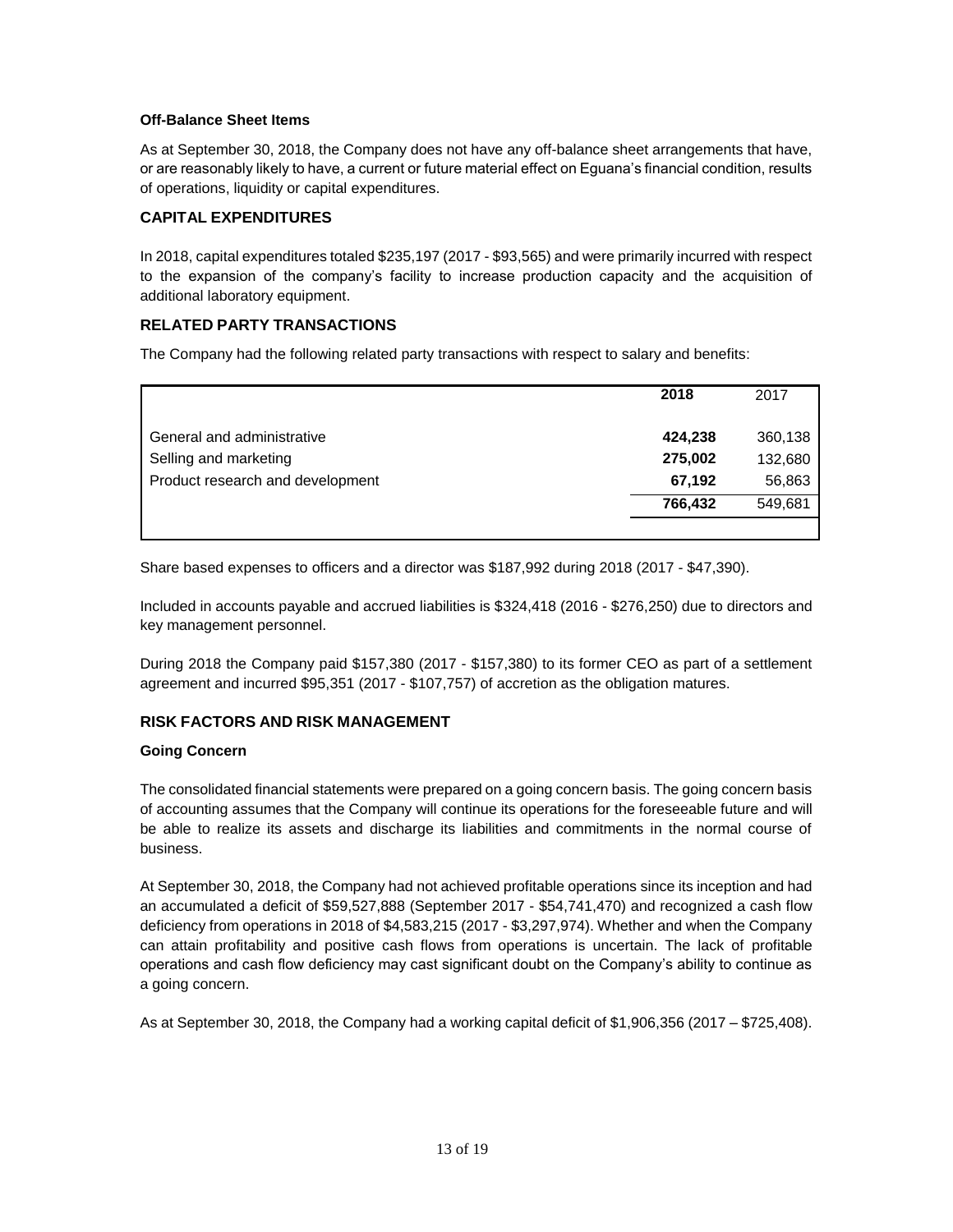The ability of the Company to continue as a going concern is dependent on completing equity or debt financings and generating profitable operations in the future in order to meet liabilities as they come due and enable the Company to continue operations. The ability to continue as a going concern may be adversely impacted by the loss of customers and declining sales per customer. To address its financing requirements, the Company may seek financing through the issuance of common shares, preferred shares, Units of EGT Limited Partnership, debentures or other securities of the Company or its subsidiaries. The outcome of these matters cannot be predicted at this time.

### **Operating Losses**

The Company is in the growth phase of its business and is subject to the risks associated with early stage companies, including uncertainty of revenues, markets and profitability, and the need to raise additional funding. As is common with companies at this stage of development it is likely that marketing and operating costs will exceed net sales revenues during the product launch period. Eguana's business and prospects must be considered in light of the risks, expenses and difficulties frequently encountered by companies in the early stage of development, particularly companies in relatively new and evolving markets.

### **Market Acceptance**

Market acceptance of Eguana's products may represent a challenge for the Company. While the Company has certain technical, competitive advantages compared to other participants in the solar industry and the energy storage sector, Eguana's relatively small size and limited financial resources may be a deterrent to some customers. The Company has adjusted its strategy to address this risk through partnering with original equipment manufacturers ("OEM's"), private labelling and/or licensing relationships in order to provide better access to the market and alleviate customer concerns.

### **Demand for Distributed Solar Generation in Residential Markets**

A significant portion of the demand for Eguana's products assumes that demand for distributed solar in residential markets will continue. Historically demand for solar power has been incentivized by government pricing policies for solar electricity capital grants and tax credits. The Company believes that this period is coming to an end and solar power must compete on basic economics.

The Company believes, as do many analysts, that solar is competitive in many high-density markets and that solar power, especially in residential markets, will continue to grow at rates that are similar to the past 3 years. This may not occur and if not, demand growth will likely be slower than anticipated for energy storage connected to new systems.

# **Need for Additional Capital and Access to Debt and Equity Financing**

In order to accelerate its growth objectives, and realize the full potential of its market opportunities, Eguana will likely need to raise additional funds from lenders and/or equity markets in the future. The capital needed to execute on this strategy would be tied to working capital, increased investment in human resources for marketing and new product development and additional production test equipment needed to ramp production. If Eguana is unable to raise the capital on reasonable terms, its growth could be limited. If Eguana issues Common Shares, or securities convertible into Common Shares, in order to obtain additional financing, shareholders may suffer additional dilution.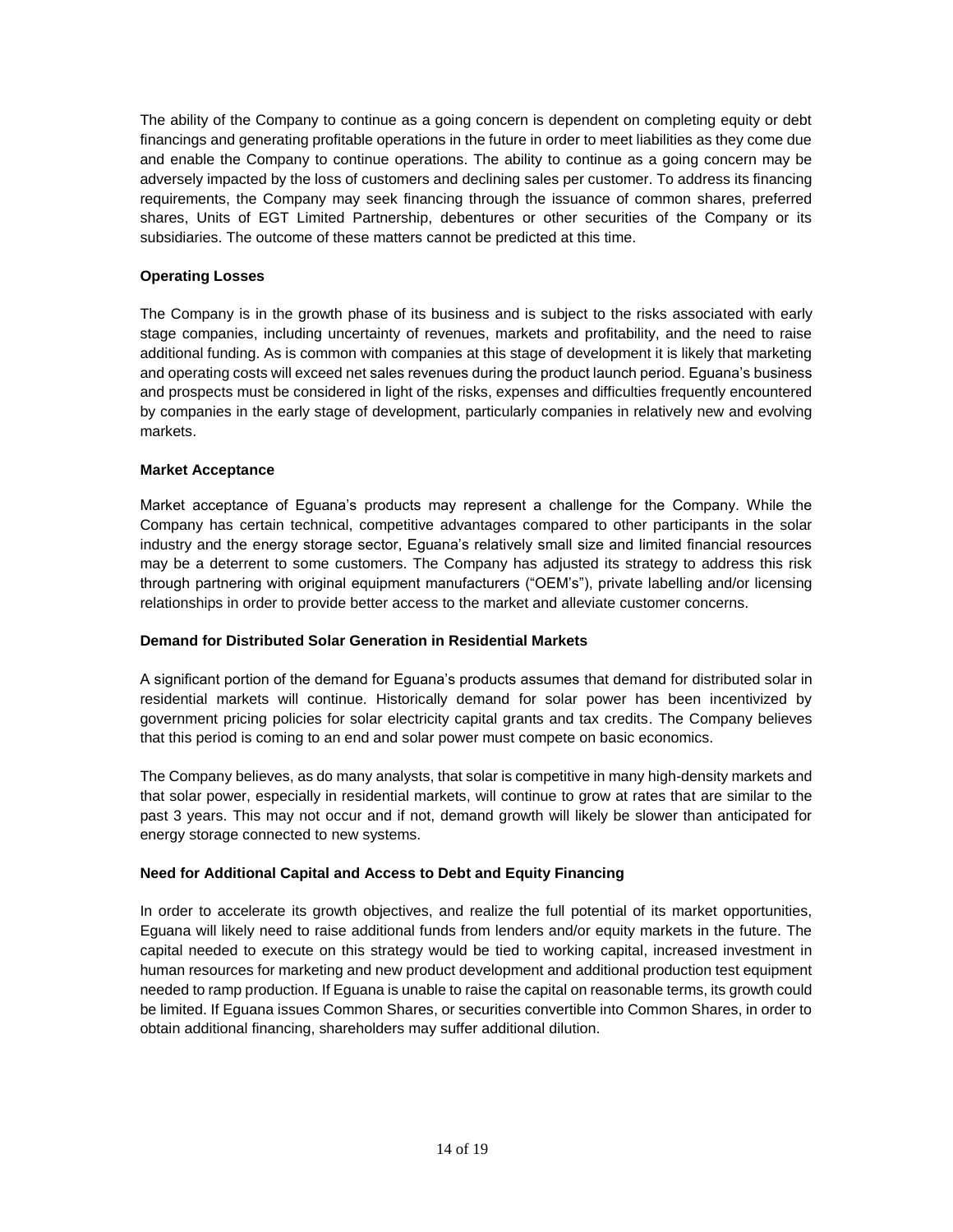There is no assurance that additional debt or equity financing, if required, will be available to the Company when needed or on terms acceptable to Eguana. The Company's inability to obtain additional financing to support ongoing operations or to fund capital expenditures or acquisitions and business combinations could limit Eguana's growth and may have a material adverse effect upon the Company.

### **Competition and Technological Change**

The Company is in a highly competitive market. It may not be able to compete effectively in these markets, and the Company may lose or fail to gain market share. Eguana faces a number of competitors, many of whom are larger and have greater resources than the Company. The Company expects to face increasing competition in the future. Eguana's competitors may develop products based on new or proprietary technology that have competitive advantages over its products.

Many of the Company's current and potential competitors have longer operating histories, larger customer bases, greater brand recognition and significantly greater financial, sales, marketing, technical and other resources. Eguana's competitors may enter into strategic or commercial relationships on terms that increase their competitiveness. These competitors may be able to respond more quickly to changing customer demand, and devote greater resource to developing, marketing, and selling their products.

The Company's business model is highly dependent on market acceptance of the value propositions for its technology. Even if the Company is successful in gaining market acceptance for its value propositions, there is always the possibility that one of more competitors will develop new technology that enables the same value propositions at the same or better cost than the Company is able to achieve and Eguana's business would be adversely affected. It is also possible that one or more of Eguana's competitors will attempt to copy its approach and challenge the validity of its patents. While the Company believe that its patents and other intellectual property are defensible, there is no assurance that a court will not find to the contrary, negatively affecting the value of Eguana.

# **Manufacturing Cost**

Eguana's business model assumes that it will be able to use its low manufactured cost and strategy of selling proprietary electronics sub-assemblies and AC Batteries to penetrate target markets. Delays in reaching adequate rates and efficiencies in production could impair the profitability of the Company's products. Eguana's ability to produce products that are cost effective depends on reaching efficient production levels.

The Company has minimal control over the cost of its raw materials, including copper and steel. The prices for these raw materials are subject to market forces beyond Eguana's control and have varied significantly in the past and may vary significantly in the future.

The Company may not be able to adjust its product prices, especially in the short-term, to recover the costs of increases in these raw materials. Future profitability may be adversely affected to the extent the Company is unable to pass on higher raw material to compensate for such changes.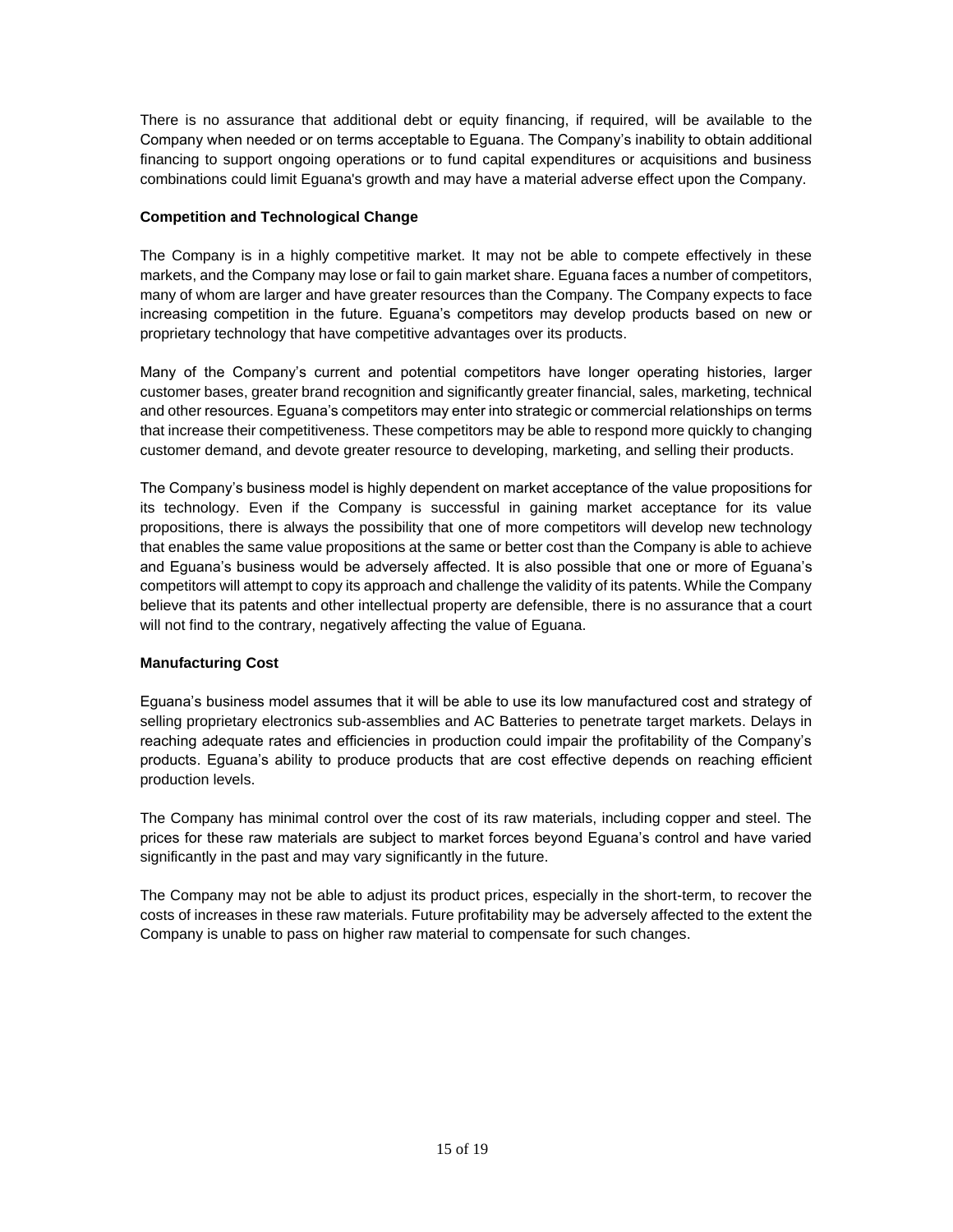### **Operation and Supplier Risk**

At the Company's stage of development, there is a risk that critical components will not be available on a timely basis, negatively affecting its ability to meet delivery commitment on sales contracts. In addition, with new products there may be a risk of failures in quality control, a risk that is increased by the limited resources of the Company. There is also a risk that long lead times for critical components may affect production lead times. Where possible, the Company address these risks by ensuring multiple sources of critical components, working closely with its suppliers through the demand planning cycle, actively monitoring critical component suppliers and in some cases, investing in additional inventory purchases to secure longer lead-time items.

### **Dependence on Customers**

Eguana's strategy depends heavily on the ability of its customers to develop markets for the products into which the Company's components are integrated. The Company mitigates this risk by partnering closely on the demand planning, customer support and marketing Eguana's technology advantage.

# **Foreign Exchange**

Most of the Company's sales are now, and will for the foreseeable future be, made in Euros, Australian dollars or US dollars; whereas most of its production costs are incurred in Canadian and US dollars. Changes in foreign exchange rates can cause fluctuations in the Company's operating expenditures from period to period.

To date the Company has not hedged these transactions except in the form of cash deposits on sales and for the cost of materials, and there are no immediate plans to do so. As a result, there is a risk that margins will be reduced due to adverse changes in these currencies relative to the Canadian dollar.

# **Attracting and Retaining Key Personnel**

The Company's future prospects depend to a significant extent on the continued service of its key executives. Furthermore, the Company's continued growth and future success depends on its ability to identify, recruit and retain key management and engineering personnel. The competition for such employees is substantial and there can be no assurance that the Company will be successful in identifying, recruiting or retaining such personnel.

### **Continuation of Net Metering Policies for US residential markets**

Net metering has been a significant incentive in driving growth in US residential solar markets, however there is growing pressure to change the pricing structure on net metering. While changes to net metering may reduce demand for new solar PV, the changes could make solar self-consumption a much more attractive alternative in markets with high residential electricity prices.

### **Government Regulation**

The operations of Eguana are subject to a variety of federal, provincial and local laws, regulations, and guidelines, including laws and regulations relating to health and safety, the conduct of operations, the protection of the environment, the operation of equipment used in its operations and the transportation of materials and equipment it provides for its customers. Eguana believes that it is currently in compliance with such laws and regulations. Eguana intends to invest financial and managerial resources to ensure such compliance and will continue to do so in the future; however, it is impossible for Eguana to predict the cost or impact of such laws and regulations on Eguana's future operations.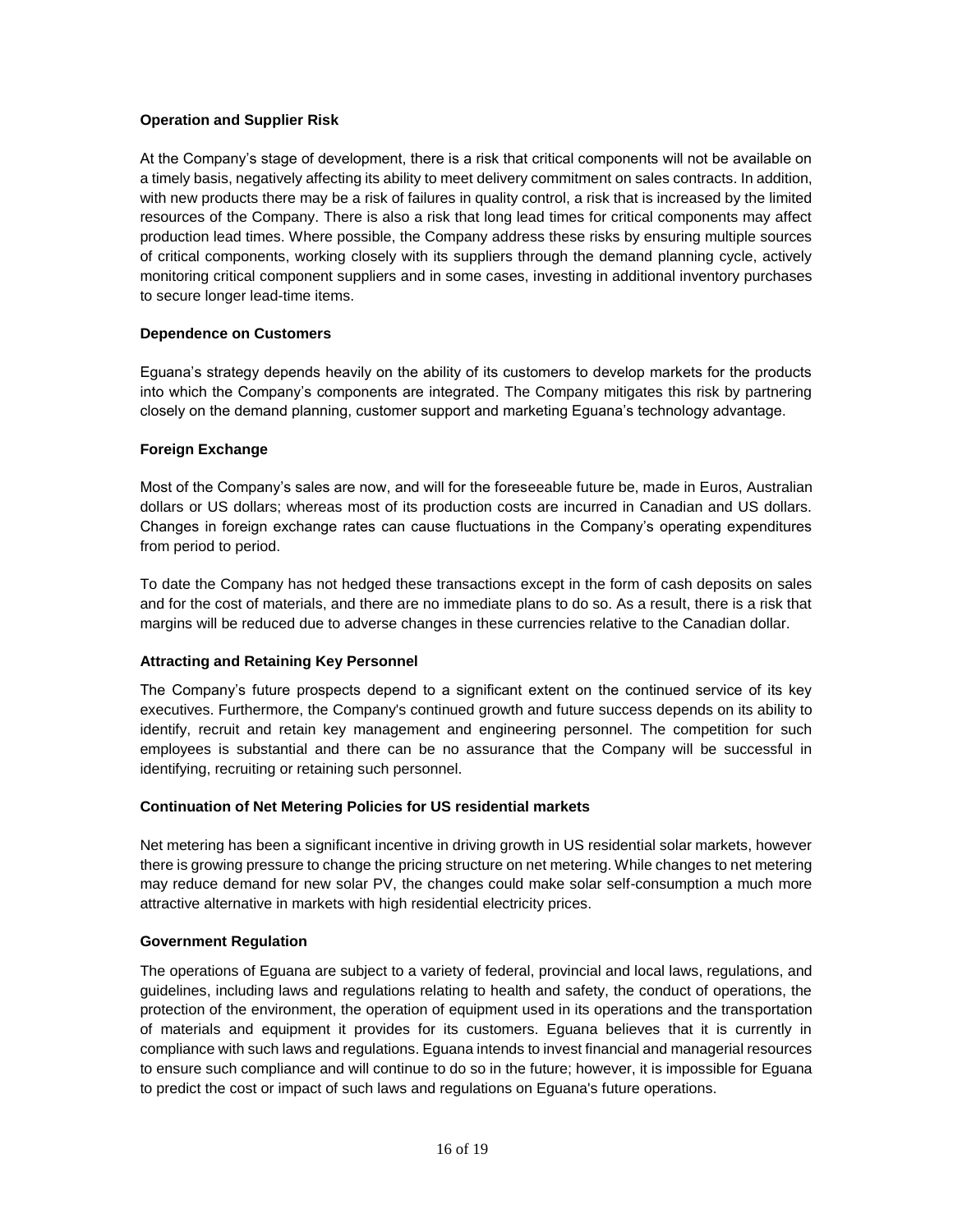# **ACCOUNTING POLICIES**

There have been no changes to the Company's critical accounting estimates and policies in 2018. Significant accounting policies are disclosed in note 4 of the annual audited consolidated financial statements.

### **Accounting Pronouncements Issued but Not Adopted**

The IASB has issued the following new and revised standards and amendments, which are not yet effective for the year ended September 30, 2018:

### *IFRS 9, Financial Instruments ("IFRS 9")*

In July 2014, the IASB issued the final version of IFRS 9 Financial Instruments that replaces IAS 39 Financial Instruments: Recognition and Measurement and all previous versions of IFRS 9. IFRS 9 brings together all three aspects of the accounting for financial instruments project; classification and measurement, impairment and hedge accounting. IFRS 9 is effective for annual periods beginning on or after 1 January 2018, with early application permitted.

### *IFRS 15, Revenue from Contracts ("IFRS 15")*

IFRS 15 was issued in May 2014 and amended in April 2016 establishes a five-step model to account for revenue arising from contracts with customers. Under IFRS 15, revenue is recognized at an amount that reflects the consideration to which an entity expects to be entitled in exchange for transferring goods or services to a customer. The new revenue standard will supersede all current revenue recognition requirements under IFRS. Either a full retrospective application or a modified retrospective application is required for annual periods beginning on or after January 1, 2018. Early adoption is permitted.

### *IFRS 16, Leases ("IFRS 16")*

IFRS 16 was issued in January 2016 and it replaces IAS 17 "Leases", IFRIC 4 "Determining whether an Arrangement contains a Lease", SIC-15 "Operating Leases-Incentives" and SIC-27 "Evaluating the Substance of Transactions Involving the Legal Form of a Lease". IFRS 16 sets out the principles for the recognition, measurement, presentation and disclosure of leases and requires lessees to account for all leases under a single on-balance sheet model similar to the accounting for finance leases under IAS 17. IFRS 16 is effective for annual periods beginning on or after January 1, 2019.

The company is currently evaluating the impact of adopting the standards noted above.

### **ADVISORY SECTION**

### **Statement of Management Responsibility for Annual Filings**

This MD&A was prepared by management of Eguana and approved by the Board of Directors of Eguana on January 28, 2019.

Management is responsible for ensuring that processes are in place to provide sufficient knowledge to support the representations made in these filings. The Audit Committee and Board of Directors of Eguana provide an oversight role with respect to all public financial disclosures by the Corporation, and have reviewed this MD&A and the accompanying financial statements.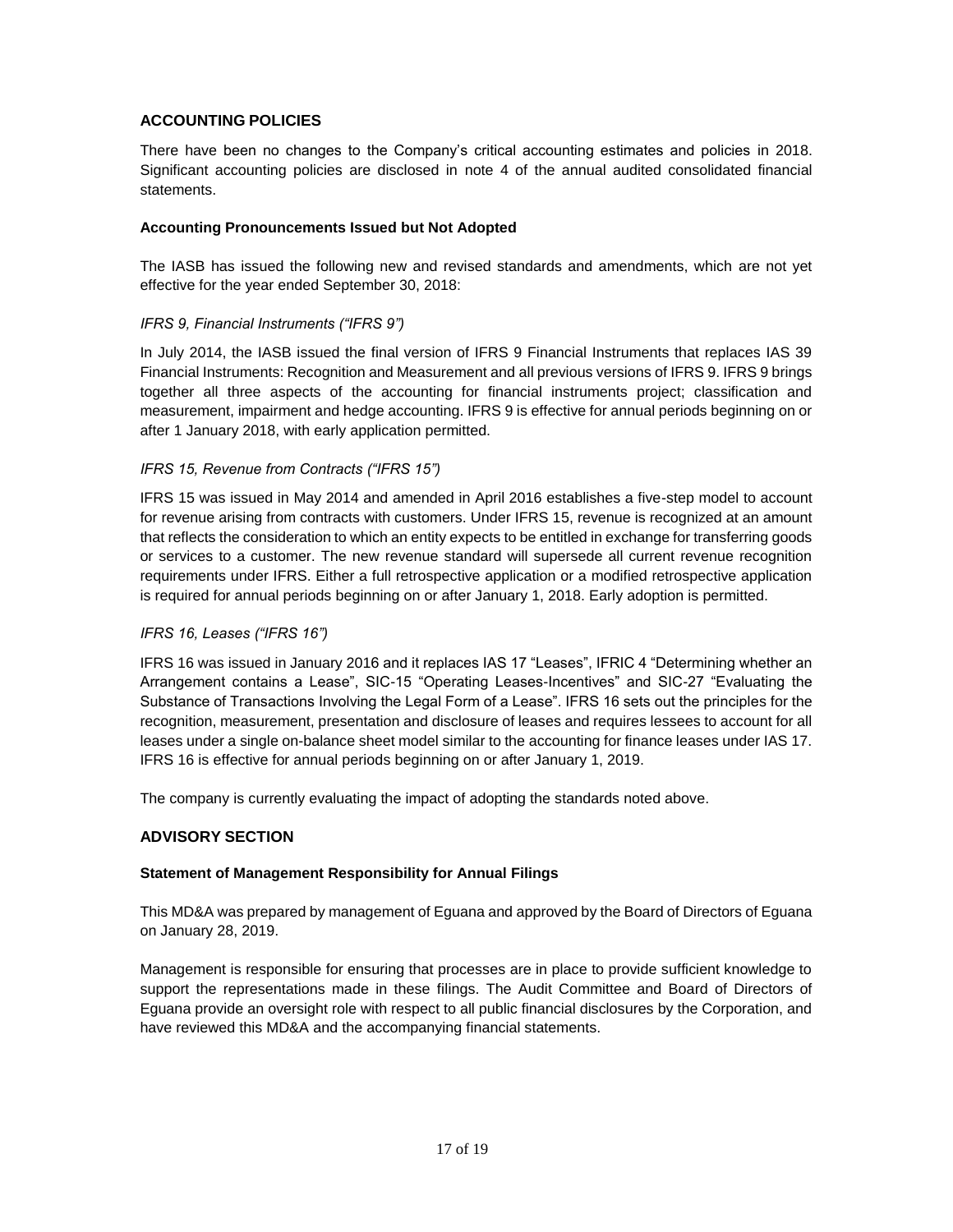The CEO and the Chief Financial Officer ("CFO"), in accordance with National Instrument 52-109 – Certification of Disclosure in Issuers Annual and Interim Fillings ("NI 52-109"), have both certified that they have reviewed the audited consolidated financial statements and this MD&A (the "Filings") and that, based on their knowledge having exercised reasonable diligence, that (a) the Filings do not contain any untrue statement of a material fact or omit to state a material fact required to be stated or that is necessary to make a statement not misleading in light of the circumstances under which it was made, with respect to the period covered by the annual filings; and (b) the audited consolidated financial statements together with the other financial information included in the Filings fairly present in all material respects the financial condition, financial performance and cash flows of the Corporation, as of the date of and for the period presented in the annual filings.

Investors should be aware that inherent limitations on the ability of certifying officers of a venture issuer to design and implement, on a cost-effective basis, the disclosure controls and procedures and internal control over financial reporting as defined in NI 52-109 will result in additional risks to the quality, reliability, transparency and timeliness of interim filings, annual filings, and other reports provided under securities legislation.

In contrast to the certification required for non-venture issuers under NI 52-109, the Corporation does not include representations relating to the establishment and maintenance of disclosure controls and procedures ("DC&P") and internal control over financial reporting ("ICFR"), as defined in NI 52-109.

In particular, the CEO and CFO filing this MD&A are not making any representations relating to the establishment and maintenance of:

- Controls and other procedures designed to provide reasonable assurance that information required to be disclosed by the Corporation in its filings or other reports filed or submitted under securities legislation is recorded, processed, summarized and/or reported within the time periods specified in securities legislation; and
- A process to provide reasonable assurance regarding the reliability of financial reporting and the preparation of financial statements for external purposes in accordance with the issuer's IFRS reporting.

# **Forward-Looking Statements**

This MD&A contains forward-looking information and forward-looking statements (collectively, "forwardlooking statements") within the meaning of applicable securities laws that and are based on certain assumptions and analysis made by the Company's management as of the date of this MD&A. Forwardlooking statements include, without limitation, statements with respect to investment objectives and strategy, the development plans of the Company, regulatory changes, availability of customers, market penetration, the Company's intentions, results of operations, levels of activity, future capital and other expenditures (including the amount, nature and sources of funding thereof), business prospects and opportunities, construction timetables, extent of solar resource usage and future growth and performance opportunities. The words "believes", "expects", "expected", "plans", "may", "will", "projects", "anticipates", "estimates", "would", "could", "should", "endeavours", "seeks", "predicts", "intends", "potential", "opportunity", "target" or variations of such words of similar expressions thereto and the negatives thereof, identify forward-looking statements. In particular, this MD&A includes forward-looking statements with respect to the future dynamics and size of the solar PV and energy storage market and segments thereof; statements concerning the Company's expectations of future relationships as well as the size of the market for power electronics; statements concerning the Company's sales; and statements concerning factors which management believes may be relevant in assessing whether the Company's plans are achievable.